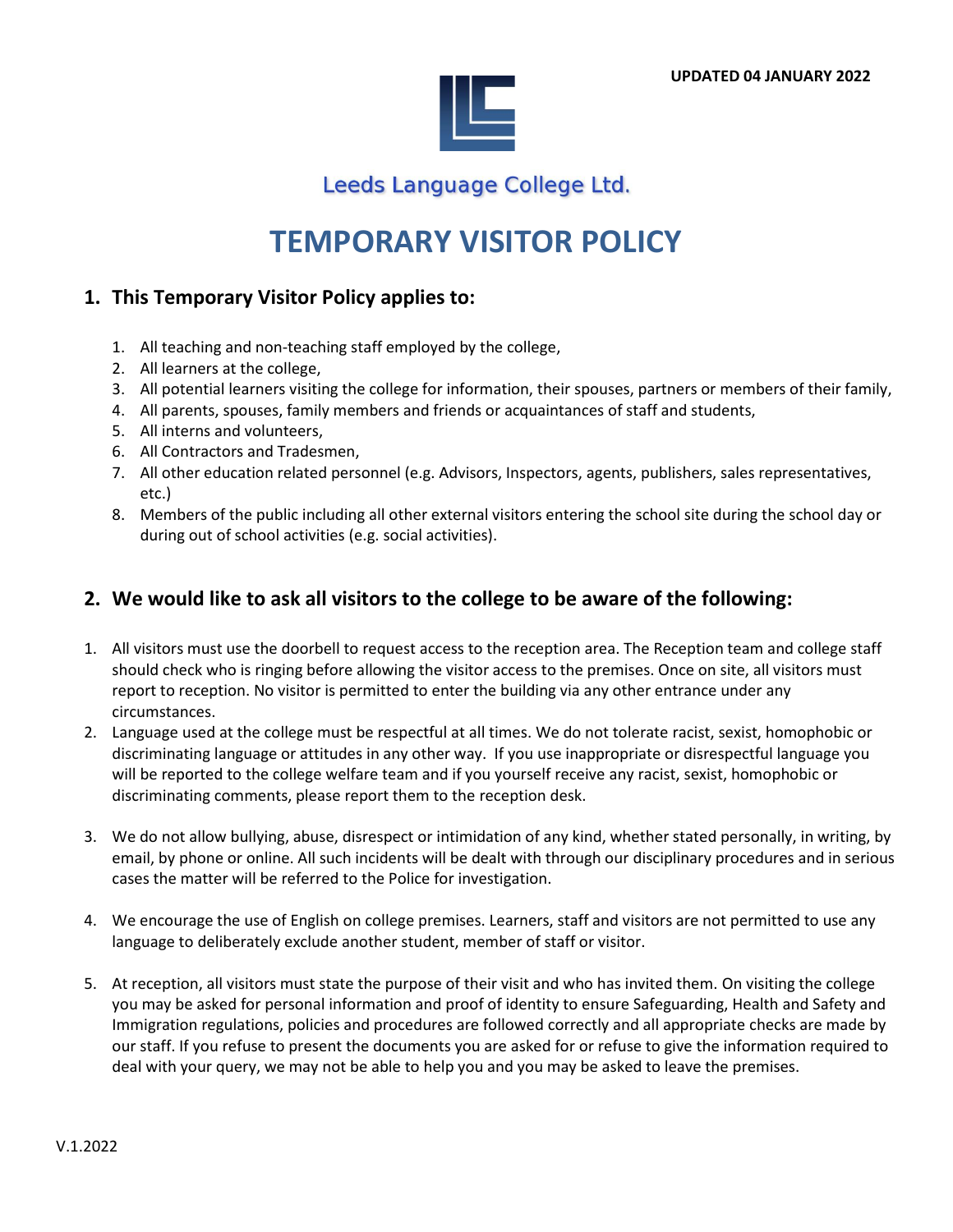- 6. Any person without a current DBS check cannot be left unsupervised with children, young learners or vulnerable adult learners.
- 7. All visitors will be asked to sign in on arrival at the college and to sign out on departure from the college.
- 8. Access codes to the building are given to staff only and are confidential. Codes must not be divulged to external visitors or students.
- 9. Under age learner cannot be taken out of class time by parents or family members. If it is necessary for an under-age learner to leave college premises early, only the designated guardian on file at the college will be permitted to collect the young learner and only after giving advance notice of this to welfare staff. The guardian will be asked to come to the college in person, show proof of identity and to write a note explaining why they are collecting their child. They will then collect their child under the supervision of a designated member of staff.

#### **3. Contractors and Tradesmen:**

- 1. All contractors and tradesmen must be supervised at all times by a member of staff.
- 2. No contractor or tradesman is permitted to work in, or move around the school, unsupervised when under-age or vulnerable learners are on site.
- 3. Cover teachers or temporary teachers will be employed on the same terms and conditions as permanent members of staff.

#### **4. External Visitors**

- 1. A member of staff inviting an external visitor to the college must ensure that the reason for the visit is clear.
- 2. The member of staff arranging the visit must meet the external visitor in the reception areas and not leave them unsupervised when under-age or vulnerable learners are on site.
- 3. Reception and administrative staff need to be informed of the presence and remit of the visitor.
- 4. The member of staff inviting the visitor must ensure their visit meets Health and Safety guidelines and that they are supervised at all times.
- 5. Each visitor will be issued with a badge. This must be visible at all times as their identification badge on premises. Visitors will then be escorted to their point of contact or their point of contact will be asked to come to reception to receive the visitor. The point of contact will be responsible for the visitor while they are onsite.
- 6. The visitor must not be allowed to move around the school unaccompanied.
- 7. The visitor must not be given access to any confidential documents or resources at the college.
- 8. The visitor must not be left unsupervised in any of the offices or staff room.
- 9. Departure from the college
- 10. All visitors must leave via reception.
- 11. All visitors must sign out on departure and return their identification badge at the reception desk.